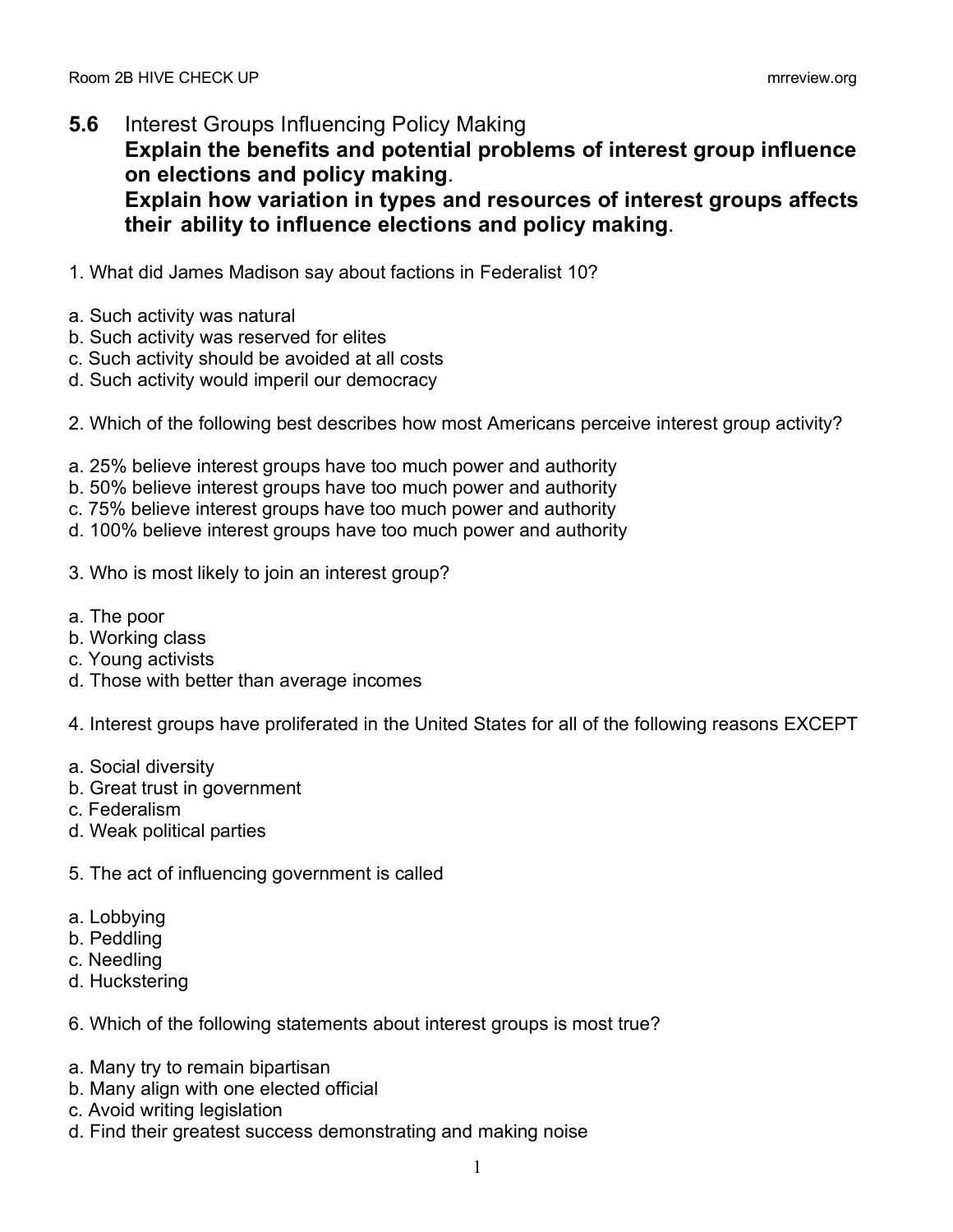- 7. Interest groups can affect litigation through
- a. The nomination of judicial candidates
- b. Fund raising for federal judges
- c. Stacking juries
- d. Writing amicus briefs

8. Using the following passage to answer the question that follows:

*The coin of lobbying, as of politics, is trust . . . truth telling and square dealing are of paramount importance in this profession. If [one] lies, misrepresents, or even lets a misapprehension stand uncorrected—or if someone cuts his corners too slyly—he is . . . dead and gone, never to be resurrected or even mourned.*

Which of the following best exemplifies the main idea of this passage?

a. Tom, representing a pharmaceutical company, told Senator Conin that the new drug would be expensive.

b. Tom, representing an oil company, hid information about pollutants from Senator Conin.

c. Tom, representing an oil company, hid information about pollutants from Senator Conin

d. Tom, representing realtors, spread rumors about impending mortgage interest rates

- 9. All of the following are players within an "iron triangle" EXCEPT
- a. Congressional committee
- b. Executive agency
- c. Interest Group
- d. Members of the media

10. In the past "iron triangles" made policy-making difficult and immovable. Today political scientists refer to a more fluid, flexible policy-making coalition called

- a. Issue networks
- b. Ad hoc coalitions
- c. Broad based coalitions
- d. Issue boxes

11. Despite James Madison's fear that factions would be harmful to American democracy, interest groups have proliferated in our political arena. American society has become a breading ground for interest groups for all of the following reasons EXCEPT

- a. Social diversity
- b. Federalism
- c. Weak political parties
- d. Weak candidates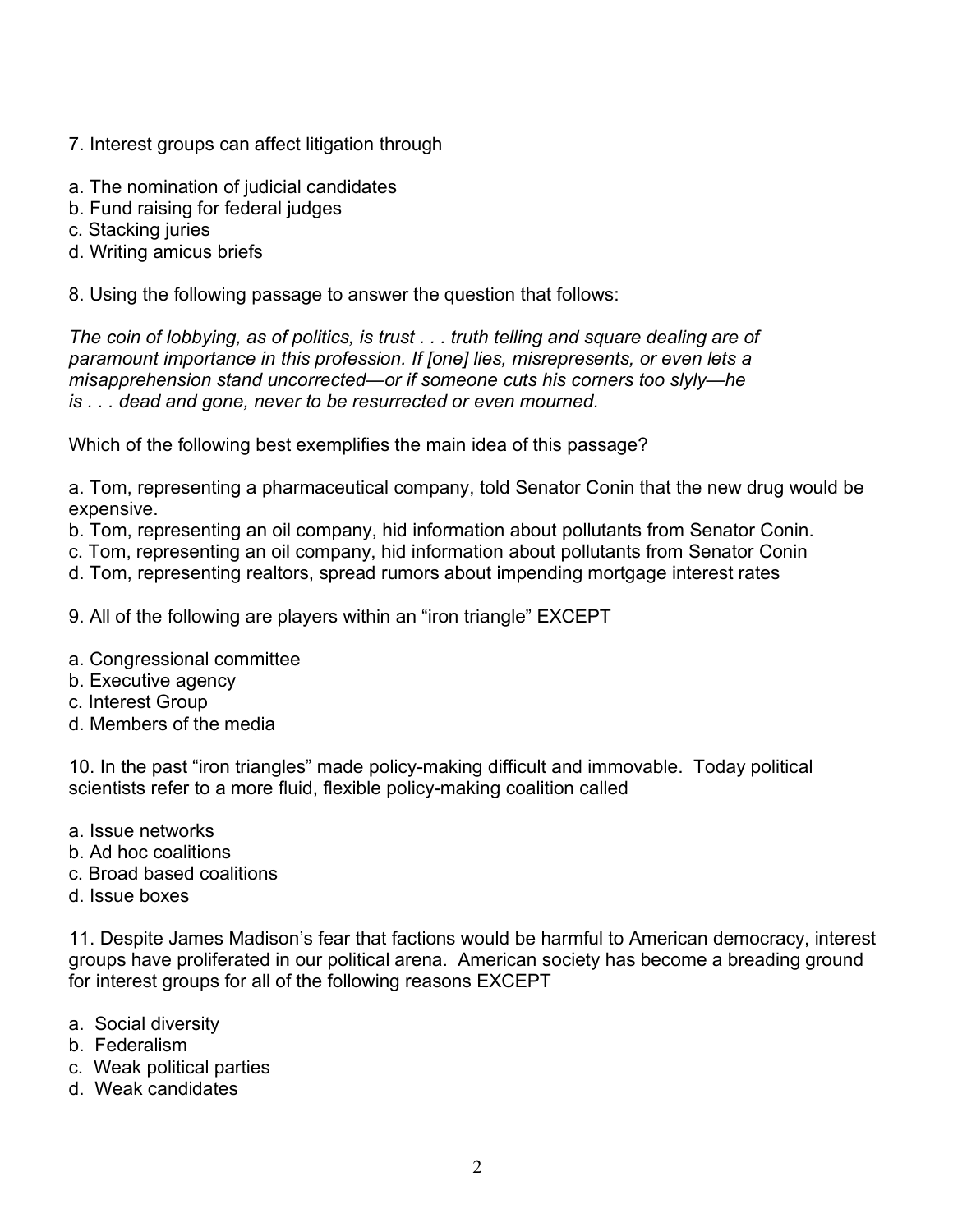- 12. Who is most likely to join an interest group?
- a. High school dropouts
- b. Unemployed suburbanites
- c. Better than average incomes
- d. College students

13. Invariably interest groups help produce inequities when it comes to having access to decision makers. What percentage of Americans believes interest groups have too much power?

- a. 100%
- b. 75%
- c. 50%
- d. 25%
- 14. All of the following are commonly used names for interest groups EXCEPT
- a. Factions c. K Street
- b. Special interests d. Hobby Lobby
- 

15. In American politics a free rider is someone who

- a. Votes against all incumbents in both primary and general elections
- b. Receives a benefit from an interest groups without participating
- c. Gives money to local interests but not national interests
- d. Wins an election without facing any opposition

16. Tom resigned from the Senate after serving four consecutive terms. He was quickly hired by a large special interest group in Washington DC where he utilized his contacts to influence public policy. In political science terms Tom

- a. Violated the non-delegation doctrine
- b. Took advantage of an amicus curiae brief
- c. Went through the "revolving door"
- d. Is now employed as an earmark

17. Most political scientists recognize that the single greatest commodity held by interest groups is

- a. The ability to mobilize large numbers of voters
- b. The ability to raise large sums of money
- c. The ability to provide invaluable information
- d. The ability to nominate winning candidates
- 18. All of the following are valuable techniques used by interest groups EXCEPT
- a. Write policy proposals
- b. Testify before Congressional committees
- c. Help candidates campaign
- d. Negotiate with foreign governments